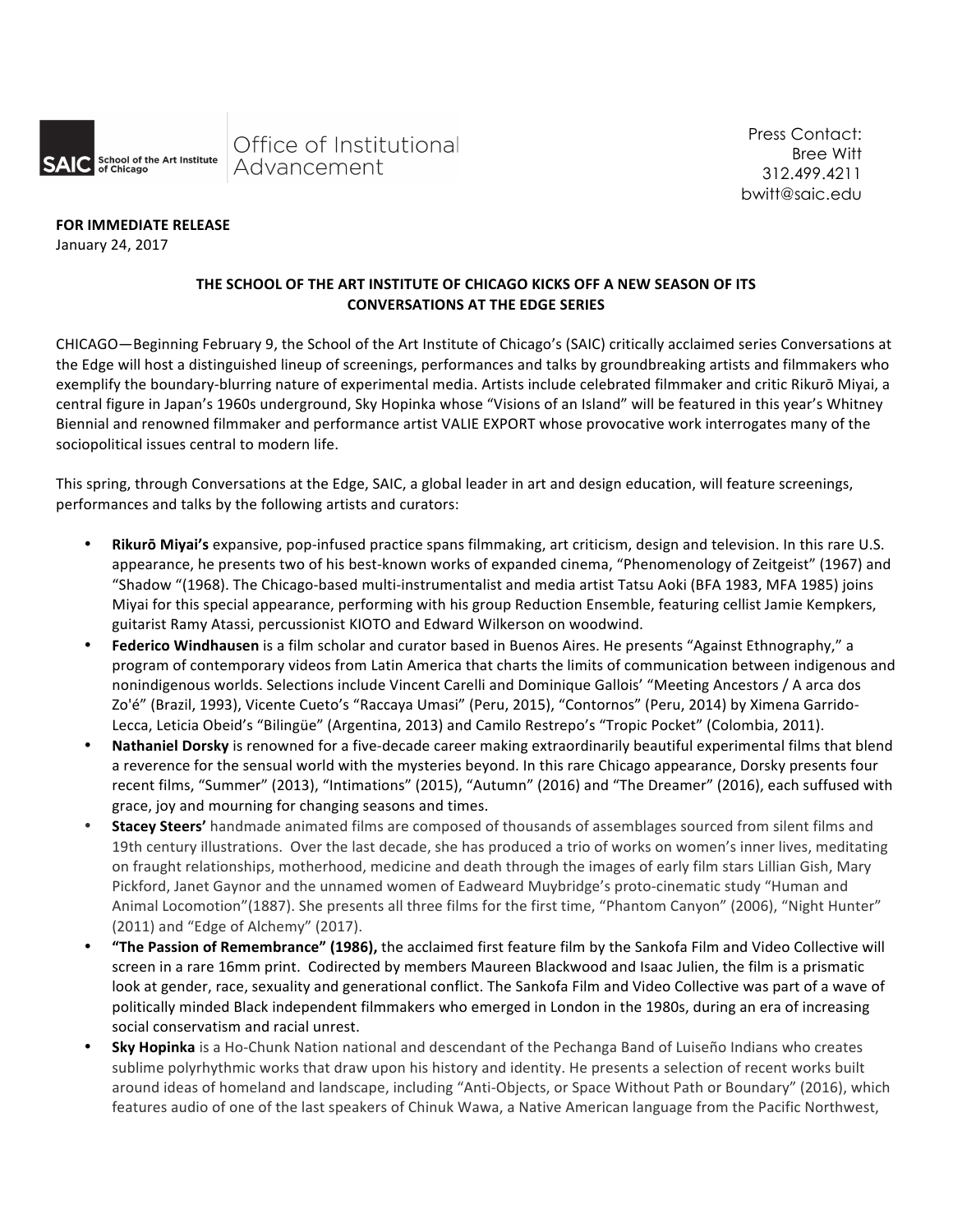"Visions of an Island" (2015), which will be featured in this year's Whitney Biennial, "I'll Remember You as You Were, Not as What You'll Become" (2016), "Jáaji Approx." (2015), and a new work, shot at the site of the Standing Rock resistance.

- **Hyphen-Labs** is an international collective of women artists, designers, engineers, game-builders, and writers known for works that merge art, technology and science. Their latest project, the multi-platform "NeuroSpeculative AfroFeminism" uses video, virtual reality and medical imaging to explore Black women's contributions to science while raising issues of identity and perception. Hyphen-Labs' members include Carmen Aguilar y Wedge, a Cuban-American engineer, artist, and researcher; Ashley Baccus-Clark, a molecular and cellular biologist and multidisciplinary artist; Ece Tankal, an architect, moving-image maker and multidisciplinary designer; and Nitzan Bartov, an architect, game designer and artist based in Brooklyn and Tel Aviv.
- **Melika Bass' (MFA 2007)** acclaimed films and installations are populated by figures whose enigmatic behavior suggest dark and troubling lives just beyond the screen. Working with a recurring group of performers, some of whom reappear as the same character in multiple films, Bass has developed an expansive approach to narrative. She presents a selection of work from two recent and evolving projects, including "Creature Companion," and a new episode of her ongoing project "The Latest Sun is Sinking Fast."
- **Wael Shawky** uses film and performance to explore the complexities of national, religious and artistic identity. With the three-part "Cabaret Crusades," he restages the medieval upheaval between Muslim and Christian worlds with a cast of exquisitely crafted marionettes and score derived from Shia lamentation criers and traditional Bahraini pearl fishing songs. Shawky introduces and discusses the first two parts of the trilogy, "Cabaret Crusades: The Horror Show Files" (2010) and "Cabaret Crusades: The Path to Cairo" (2012) and introduces the third, "Cabaret Crusades: The Secrets of Karbala"(2015).
- VALIE EXPORT'S provocative and groundbreaking body of work spans film, performance and installation. From the radical "Tapp und Tastkino" ("Touch and Tap Cinema") (1968), in which she used the physicality of her body to confront social and media chauvinism, to the analytical film "Adjunct Dislocations" (1973), which breaks down space to offer new possibilities for sensual representation of the world, her work makes her one of the most important artists of her generation. EXPORT presents an overview of her work and discusses the abiding questions that have guided her practice.

Conversations at the Edge is organized by SAIC's Department of Film, Video, New Media, and Animation in collaboration with the Gene Siskel Film Center and the Video Data Bank.

## **Conversations at the Edge Schedule**

Programs take place Thursdays at 6:00 p.m. at the Gene Siskel Film Center, 164 N. State St., unless otherwise noted.

### **Rikurō Miyai's Expanded Cinema**

February 9 The Art Institute of Chicago, Chicago Stock Exchange Trading Room 158 E. Monroe St. Free, registration required (see saic.edu/cate for details)

*Curated with Go Hirasawa and Julian Ross and presented in collaboration with the Mary and Leigh Block Museum of Art and the Art Institute of Chicago in conjunction with the exhibition Provoke: Photography in Japan between Protest and* Performance, 1960-75.

**Against Ethnography (curated by Federico Windhausen)** February 16

**Nathaniel Dorsky: The Dreamer** Februray 23